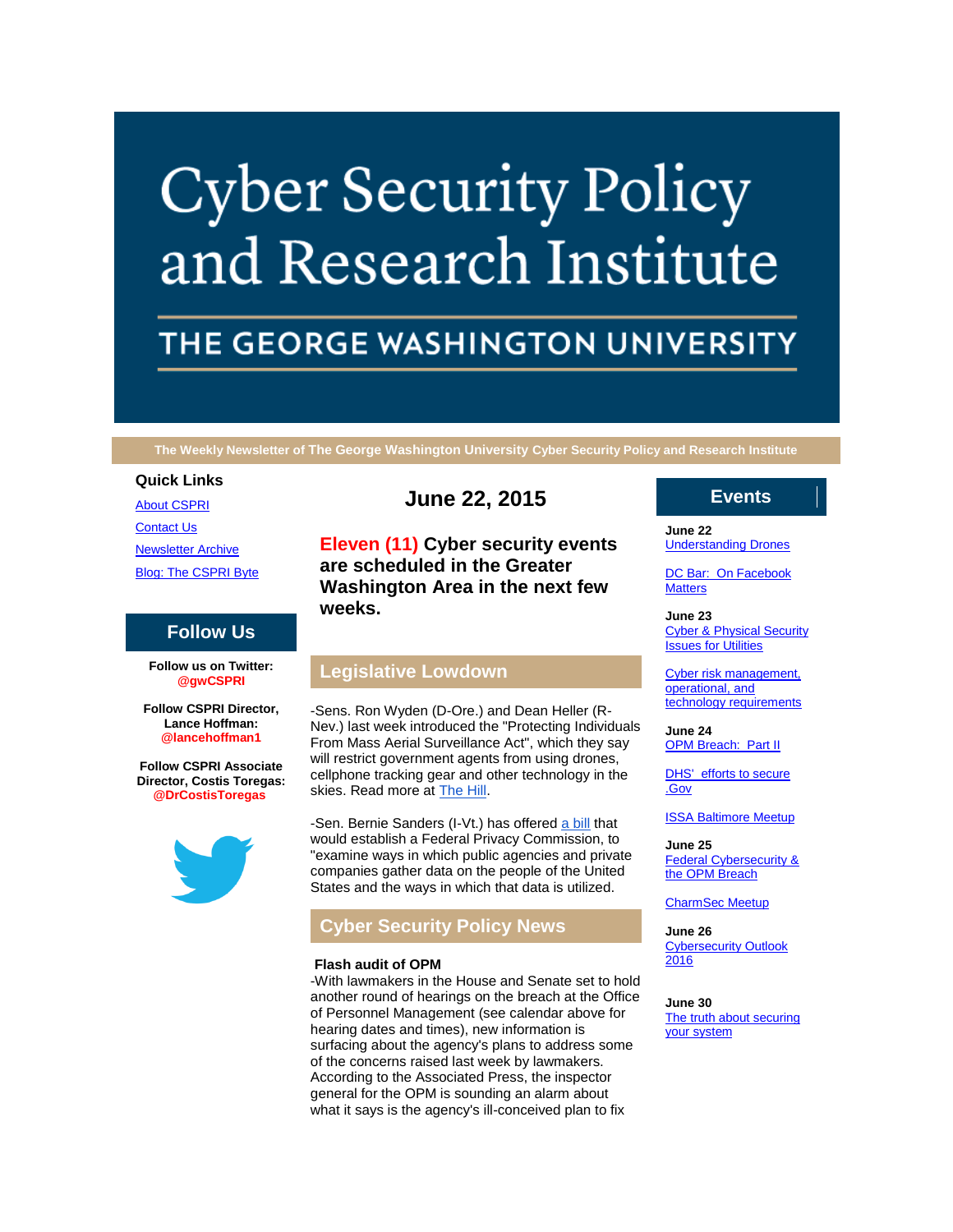some of those problems in the wake of a devastating cybertheft of personal information belonging to millions of federal employees. "In a 'flash audit,' circulated to Congress Wednesday, the Inspector General Patrick McFarland raised "serious concerns" about a proposed \$91 million computer overhaul of OPM networks, saying it had not followed management guidelines and relied on a no-bid contract to a single vendor," Ken Dilanian writes. Read mor[ehere.](http://r20.rs6.net/tn.jsp?f=001hRD0tKw82nvmw7TEaz9M2C5jxZjKqV7UufSMaEVLjaiT-V4ZELMCtnH2bbJ3qR74OnwMYK_LUWoZVBefh2-HzvXjABfVblCVC_ad2lhDZCOetFrJOJUZjCIVt6QZwvUNT6i-i8EUP-1Isg19lurZh8Rrt0Dd0SgH-1SQ9ERPxxwzmgjesxQfrLSevqp12BzUbvKTXD7CCAedgVI84wVKciqrtE7EVaDntGGAJsWbwJqDkH_cLZ-m9cyvU0P__OZB1fzLdBDPr7aRO3LngD0c_h3Z4NuYpX0a_Purbq2qjdJ__S28HCO7tEMDuVfz2i4X7qYUUA79U79UWayGg7rVlQ==&c=PVbyd3gBwypm2CdOfTtZlsPHUue8fgwJAnH1rMbO7OFsFedVAxV6GA==&ch=idH3juC0cyFDa7j4PjIzIS5cy49F_Zim6j67YJ1DRvJqMv_i1pHoGg==)

#### **OPM Update**

For those CSPRI readers who need to get up to speed on why the OPM breach has captured so much attention, reporter Brian Krebs has posted a fairly comprehensive [timeline and summary](http://r20.rs6.net/tn.jsp?f=001hRD0tKw82nvmw7TEaz9M2C5jxZjKqV7UufSMaEVLjaiT-V4ZELMCtnH2bbJ3qR744ZQDUj1QdL2hA6uoxC4yQUoRRRP2WjweUGkogNyGp25PMwscrVe4x8nkI3N3Na8grB0Q2mE1TXcicylidIgghQVlVFvSQDYCooAaxwkFsW9yc0i4X1tgV6vUUGKbYlffkJUyTS-gCMxE7nG3H96Pm9i5TEh_gTrRQrw506utQCg=&c=PVbyd3gBwypm2CdOfTtZlsPHUue8fgwJAnH1rMbO7OFsFedVAxV6GA==&ch=idH3juC0cyFDa7j4PjIzIS5cy49F_Zim6j67YJ1DRvJqMv_i1pHoGg==) of the analysis so far.

Smarting from the congressional backlash over apparent lapses in cybersecurity at OPM and a string of other federal agencies of late, the White House has ordered federal agencies to take immediate steps to make basic cybersecurity fixes, reports Computerworld. "Agencies were told to scan systems and check logs for indicators of threats, patch critical vulnerabilities 'without delay,' as well as tighten policies and practices for privileged users, including minimizing the number of people in this category and limiting the duration a privileged user can be logged in," [writes](http://r20.rs6.net/tn.jsp?f=001hRD0tKw82nvmw7TEaz9M2C5jxZjKqV7UufSMaEVLjaiT-V4ZELMCtnH2bbJ3qR74bGx4iKUOHWM_tXlxR8C2GVElX_lbZ-kTakNqqnIHaV_TkCHzSjqQVY7glYss2jv0UjgASqZbTEN5bqHLhC1ynrFREtMvl2-i9biF__eoX9_e0R8k3IWP59YbAqKv2VoqqfgWlVnYGkFDmj3aImzxKbvTTpOimgwQvzKBizCWEQ2J_Jz3gaBgUnNlx2uOL3u9cyP_a0r9Db9UPflRZoSvKrDDT7-9T8l5rq4ntD2VXB8=&c=PVbyd3gBwypm2CdOfTtZlsPHUue8fgwJAnH1rMbO7OFsFedVAxV6GA==&ch=idH3juC0cyFDa7j4PjIzIS5cy49F_Zim6j67YJ1DRvJqMv_i1pHoGg==) Patrick Thibodeau. "The White House also wants to 'dramatically accelerate implementation' of multi-factor authentication, and said intruders "can easily steal or guess" username and passwords. But requiring use of a personal identity verification (the government's name for its smart card), or some other means of multi-factor authentication can 'significantly reduce the risk of adversaries.'"

#### **St. Louis Cardinals breach the Houston Astros**

-The FBI is investigating allegations that employees with the St. Louis Cardinals baseball team illegally accessed systems belonging to the Houston Astros team to gain access to sensitive information about players and the team's strategies. The New York Times [reports](http://r20.rs6.net/tn.jsp?f=001hRD0tKw82nvmw7TEaz9M2C5jxZjKqV7UufSMaEVLjaiT-V4ZELMCtnH2bbJ3qR74wDQX4pCYWXZc1__EpKBz6idprT59X4E54LrcTuZR-Kupt-C-BIGLRxKPvHJrPRPIzzG9UNo-WrrNv20v9qE40ax0AIwx0Ro6m79rNi66XnP5Qm3_8QEUmeGPY8DrlRH_qNFYWyN-dftFFuU-1KrvVfwdqQNrH8PHn0p-yQwmfZWsNct0f83vNWU-1SGBvdbz5rzrhzdsKHBxiG6Qoj9emSbmhfblV1jh&c=PVbyd3gBwypm2CdOfTtZlsPHUue8fgwJAnH1rMbO7OFsFedVAxV6GA==&ch=idH3juC0cyFDa7j4PjIzIS5cy49F_Zim6j67YJ1DRvJqMv_i1pHoGg==) that the hacking was allegedly made possible because a Cardinals employee who went over to the Astros re-used the same password.

#### **Uber wanting to track users while not in app**

-A prominent privacy advocacy group has filed a complaint with the U.S. Federal Trade Commission over Uber's plan to track users even when they're not currently using the ride-sharing mobile app. "The new privacy policy is scheduled to go into effect on July 15. Uber announced it on May 28,["reports](http://r20.rs6.net/tn.jsp?f=001hRD0tKw82nvmw7TEaz9M2C5jxZjKqV7UufSMaEVLjaiT-V4ZELMCtnH2bbJ3qR74X57pCP61iGWmOtjMut7dniXo3aku2Rvm3xXV-njiONXfrIo450eA71k8eYtP9DJGHqG0CKgHxbr6yrreEKOnyhNKBCPNZZDFjcmHXIWQC7GDJVFPPYILZaywxdY2AD6gtch2dwKAQQzQkuxBDR2bVNjZWkRR9XIS0WqI_4mo4-_js_IVIhjTPd7VHMsMS2-Xjdmv71BD-vM_brbrHJEl4w==&c=PVbyd3gBwypm2CdOfTtZlsPHUue8fgwJAnH1rMbO7OFsFedVAxV6GA==&ch=idH3juC0cyFDa7j4PjIzIS5cy49F_Zim6j67YJ1DRvJqMv_i1pHoGg==) Elizabeth Weise for USA Today. "In the complaint, the Electronic Privacy Information Center (EPIC) in Washington D.C. cites several privacy issues with the new policy it finds troubling. Under the upcoming policy, the Uber app could collect precise location data about a customer's smart phone, even when the app is running in the background or they have turned



**Click [here](http://r20.rs6.net/tn.jsp?f=001hRD0tKw82nvmw7TEaz9M2C5jxZjKqV7UufSMaEVLjaiT-V4ZELMCts_S_p7Bek210Byk9M7yc0DGLfcm4dpGgpEXxP7l1vR8pxx65pSxaivOX1t_7RoHrj0sKvD-cRCzzRKie2GWwRnsVPd0e2xv3xQKRKyhUsXDTmOiDT5YmM-y3XQgFaS9ZRA-m44dHtyylTpQDhXmgWEezFtJI19GzA==&c=PVbyd3gBwypm2CdOfTtZlsPHUue8fgwJAnH1rMbO7OFsFedVAxV6GA==&ch=idH3juC0cyFDa7j4PjIzIS5cy49F_Zim6j67YJ1DRvJqMv_i1pHoGg==) for detailed descriptions**